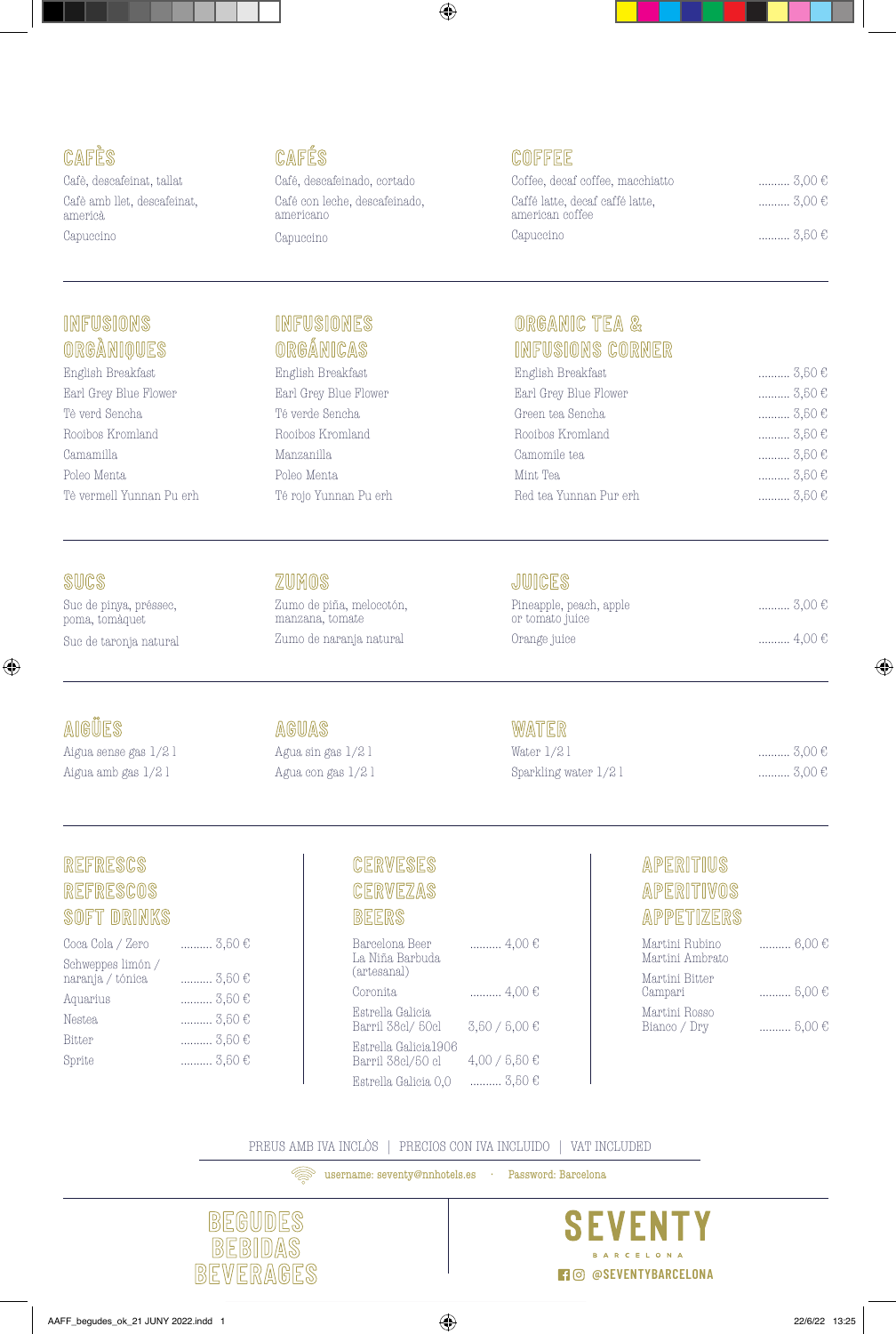# **WHISKY**

| Basics                                              |                  |
|-----------------------------------------------------|------------------|
| Ballantines / Jameson / Jack Daniels / Four Roses / |                  |
| J&B/White Label                                     | $\ldots$ 10,00 € |
| Premiums                                            |                  |
| Glenlivet 12 / Dewar's 12 / Chivas 12               | $\ldots$ 12,00 € |
| Exclusive                                           |                  |
| Dewar's 15 / Dewar's 18 / Lagavullin 16 /           |                  |
| Chivas 18/ Nikka                                    | $\ldots$ 14,00 € |
|                                                     |                  |

# **GINEBRA | GIN**

| <b>Basics</b>                                 |                                  |
|-----------------------------------------------|----------------------------------|
| Bombay Saphire / Bombay Bramble / Seagram's / |                                  |
| Beefeater / Plymouth / Malfy                  | $\ldots \ldots \ldots 10,00 \in$ |
| Premiums                                      |                                  |
| G 'Vine / Hendricks / Monkey 47 / Gin Mare    | $12,00 \in$                      |

# **LICORES | LICORES | LIQUEURS**

| St. Germain / Pernod / Pacharan / Ratafia / |             |
|---------------------------------------------|-------------|
| Limoncello / Grapa                          | ………… 6.00 € |

#### **BRANDY**

|  |  |  |  |  | Torres 15 / Cardenal Mendoza / 1866 |  |  |
|--|--|--|--|--|-------------------------------------|--|--|
|--|--|--|--|--|-------------------------------------|--|--|

# **COGNAC, ARMAGNAC & CALVADOS**

| Henessy VS / Dartigalonge Armagnac / |                                  |
|--------------------------------------|----------------------------------|
| Pere Magloire Calvados               | $\ldots \ldots \ldots 10,00 \in$ |

#### **VODKA**

| <b>Basics</b>                        |                                  |
|--------------------------------------|----------------------------------|
| Absolut                              | $\ldots \ldots \ldots 10,00 \in$ |
| Premiums                             |                                  |
| Belvedere / Greygoose / Absolut Elyx | $\ldots \ldots \ldots$ 12,00 €   |

# **TEQUILA**

| <b>Basics</b>             |                                  |
|---------------------------|----------------------------------|
| Altos Silver              | $\ldots \ldots \ldots 10,00 \in$ |
| Premiums                  |                                  |
| Patrón Silver / Don Julio | $\ldots \ldots \ldots$ 12,00 €   |

# **RON | RUM**

| <b>Basics</b>                   |                                |
|---------------------------------|--------------------------------|
| Bacardi Carta Blanca / Havana 3 | $\ldots$ 10,00 €               |
| Premiums                        |                                |
| Havana 7 / Havana Maestros /    |                                |
| Santa Teresa 1796 / Kraken      | $\ldots \ldots \ldots$ 12,00 € |
|                                 |                                |

# **CÒCTELS CÓCTELES COCKTAILS**

| Mojito       |
|--------------|
| Caipirinha   |
| Tom Collins  |
| Bloody Mary  |
| Negroni      |
| Moscow Mule  |
| Cosmopolitan |
|              |

#### ........ 11,00 € ........ 11,00 € ........ 11,00 € ........ 11,00 € ........ 11,00 € ........ 11,00 € ........ 11,00 €

........ 10,00 €

#### **SENSE ALCOHOL SIN ALCOHOL NON-ALCOHOLIC**

| Virgin Mojito  | ………… 7,00 € |
|----------------|-------------|
| San Francisco  | ………… 7,00 € |
| Shirley temple | ……… 7,00 €  |

#### **SANGRIA**

| Sangria         | $ 11,00 \in$                     |  |
|-----------------|----------------------------------|--|
| Sangria de cava | $\ldots \ldots \ldots 11,00 \in$ |  |

PREUS AMB IVA INCLÒS | PRECIOS CON IVA INCLUIDO | VAT INCLUDED

username: seventy@nnhotels.es · Password: Barcelona

**ESPIRITUOSOS & CÒCTELS ESPIRITUOSOS & CÓCTELES SPIRITS & COCKTAILS FORE TO SARCELONA**